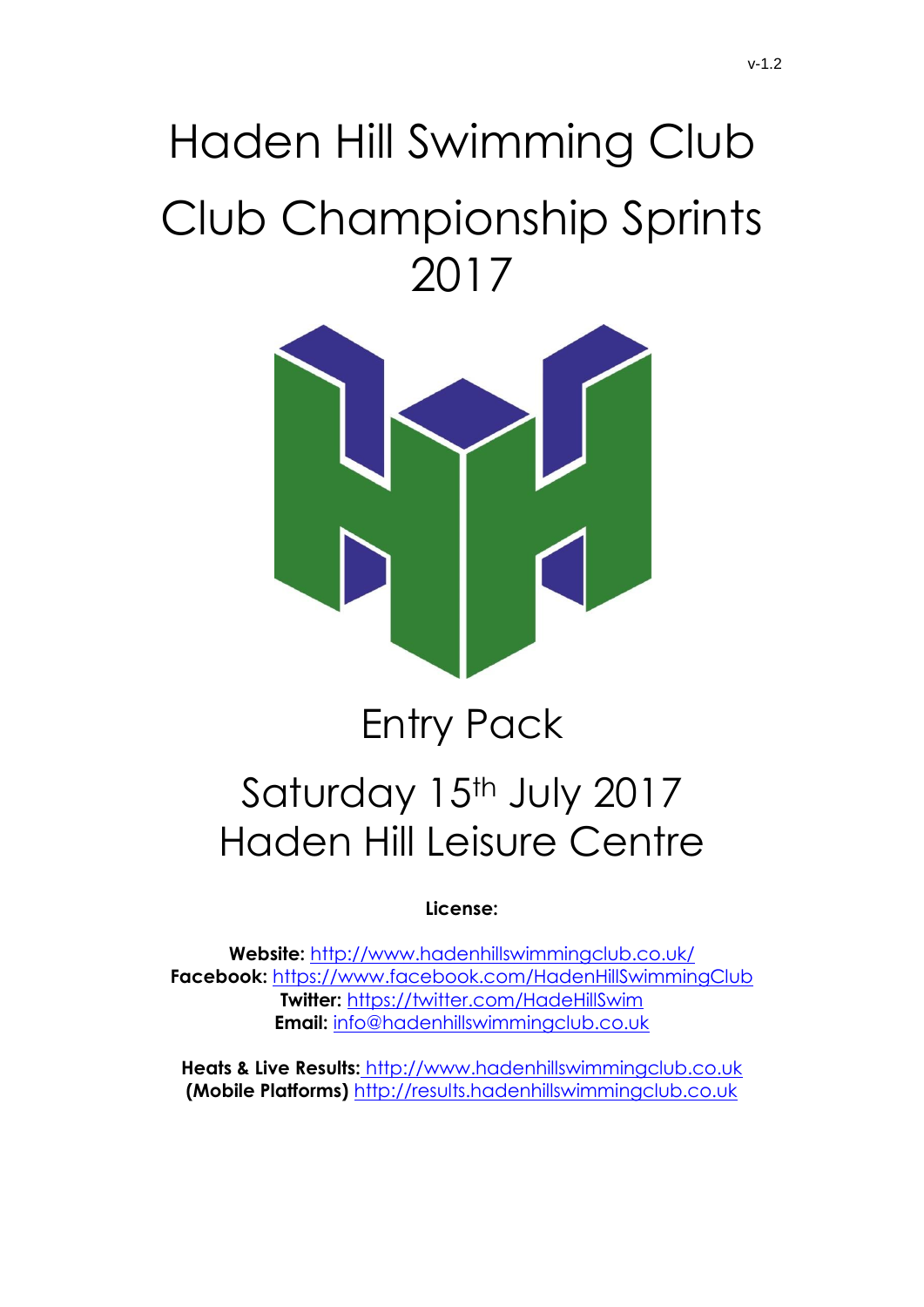## Admission

| <b>Adults:</b> | £2.00                                          |
|----------------|------------------------------------------------|
| Children:      | $£FOC$ ( $7yrs/Un$ )                           |
| Programme:     | Programmes will be available for download only |

## Warm-Up Procedure

**Warm-Up:** Warm-up will be under coach's discretion. Maximum time allowed shall be 20 minutes.

Warm-up will be at 5.00pm. Entry to changing rooms from 4.45pm

Please see your coach information on the day.

## Age Group Categories

- **25m:** 6yrs, 7yrs, 8yrs, 9yrs/Ov
- **50m:** 9yrs, 10yrs, 11yrs, 12yrs 13yrs, 14yrs, 15yrs, 16yrs, 17/Ov
- **100m:** 10yrs, 11yrs, 12yrs 13yrs, 14yrs, 15yrs, 16yrs, 17/Ov

#### **Note for 9 year olds:**

- A 9 year old can only enter a 25m event if they are in the Skill Development Group or lower.
- A 9 year old can only enter a 50m event if they are in the Junior Group or higher.

All results declared on a HDW (heat declared winner basis) Heats may have 'over the top' starts

### Medals & Skins Prize

Medals for 1st, 2nd & 3rd will be awarded for each age group category per qualifying event.

#### **Skins**

The winner in the Skins event (males & female) will receive:

£25 Amazon Voucher for 1st place £10 Amazon Voucher for 2<sup>nd</sup> place

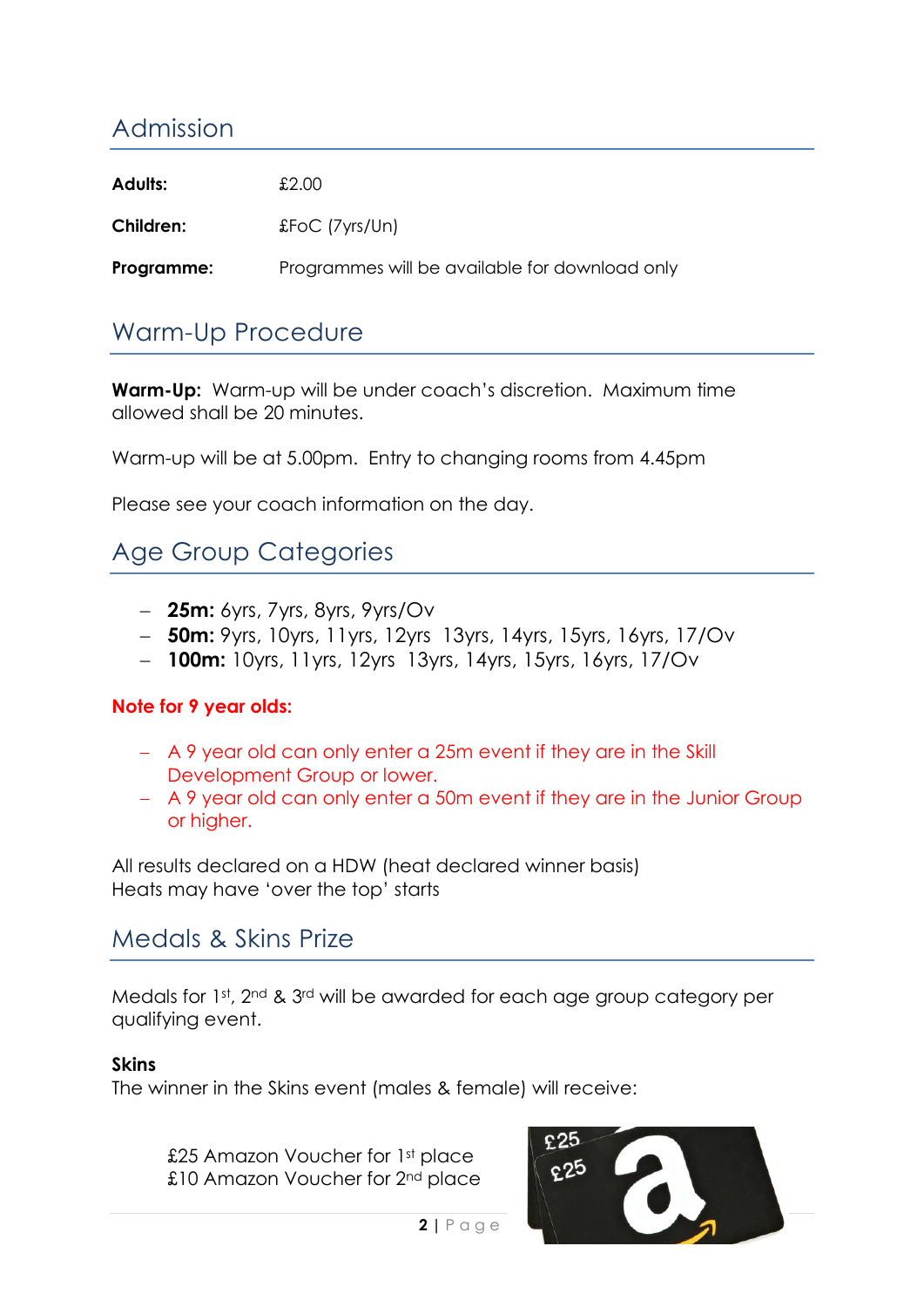## Programme of Events

| Session $1 -$ Saturday 15 <sup>th</sup> July 2017 @ 5.25pm |                |                 |                   |     |                 |                 |                   |  |  |
|------------------------------------------------------------|----------------|-----------------|-------------------|-----|-----------------|-----------------|-------------------|--|--|
| 101                                                        | Boys 9's/Under | 25m             | <b>Backstroke</b> | 102 | Girls 9's/Under | 25m             | Breaststroke      |  |  |
| 103                                                        | Boys 9's/Over  | 50 <sub>m</sub> | Freestyle         | 104 | Girls 9's/Over  | 50 <sub>m</sub> | Breaststroke      |  |  |
| 105                                                        | Boys 9's/Over  | 50 <sub>m</sub> | <b>Backstroke</b> | 106 | Girls 9's/Over  | 50 <sub>m</sub> | Freestyle         |  |  |
| 107                                                        | Boys 9's/Under | 25m             | <b>Butterfly</b>  | 108 | Girls 9's/Under | 25m             | Freestyle         |  |  |
| 109                                                        | Boys 9's/Over  | 50 <sub>m</sub> | <b>Butterfly</b>  | 10  | Girls 9's/Over  | 50 <sub>m</sub> | <b>Backstroke</b> |  |  |

#### **15 Minute Rest Period Before Session 2**

| Session 2 - Saturday 15th July 2017 |                |                 |              |     |                 |                 |                   |  |  |
|-------------------------------------|----------------|-----------------|--------------|-----|-----------------|-----------------|-------------------|--|--|
| 201                                 | Boys 9's/Un    | 25m             | Breaststroke | 202 | Girls 9's/Under | 25m             | <b>Backstroke</b> |  |  |
| 203                                 | Boys 10/Over   | 100m            | $4x25m$ IM   | 204 | Girls 10/Over   | 100m            | $4x25m$ IM        |  |  |
| 205                                 | Boys 9's/Under | 25m             | Freestyle    | 206 | Girls 9's/Under | 25m             | <b>Butterfly</b>  |  |  |
| 207                                 | Boys 9's/Over  | 50 <sub>m</sub> | Breaststroke | 208 | Girls 9's/Over  | 50 <sub>m</sub> | <b>Butterfly</b>  |  |  |

#### **15 Minutes Reset Period Before Skins**

## **Points**

Points will be awarded in the following events: These will be the qualifying events for the Skins competition.

- Event: 103 Boys 9's/Over 50m Freestyle
- Event: 106 Girls 9's/Over 50m Freestyle
- Event: 203 Boys 9's/Over 4x25m IM
- Fyent: 204 Girls 9's/Over 4x25m IM

#### **Scoring**

- $-$  6 points for 1st place
- $-$  5 points for  $2<sup>nd</sup>$  place
- $-$  4 points for 3<sup>rd</sup> place
- $-$  3 points for  $4<sup>th</sup>$  place
- $-$  2 points for  $5<sup>th</sup>$  place
- $-$  1 points for 6<sup>th</sup> place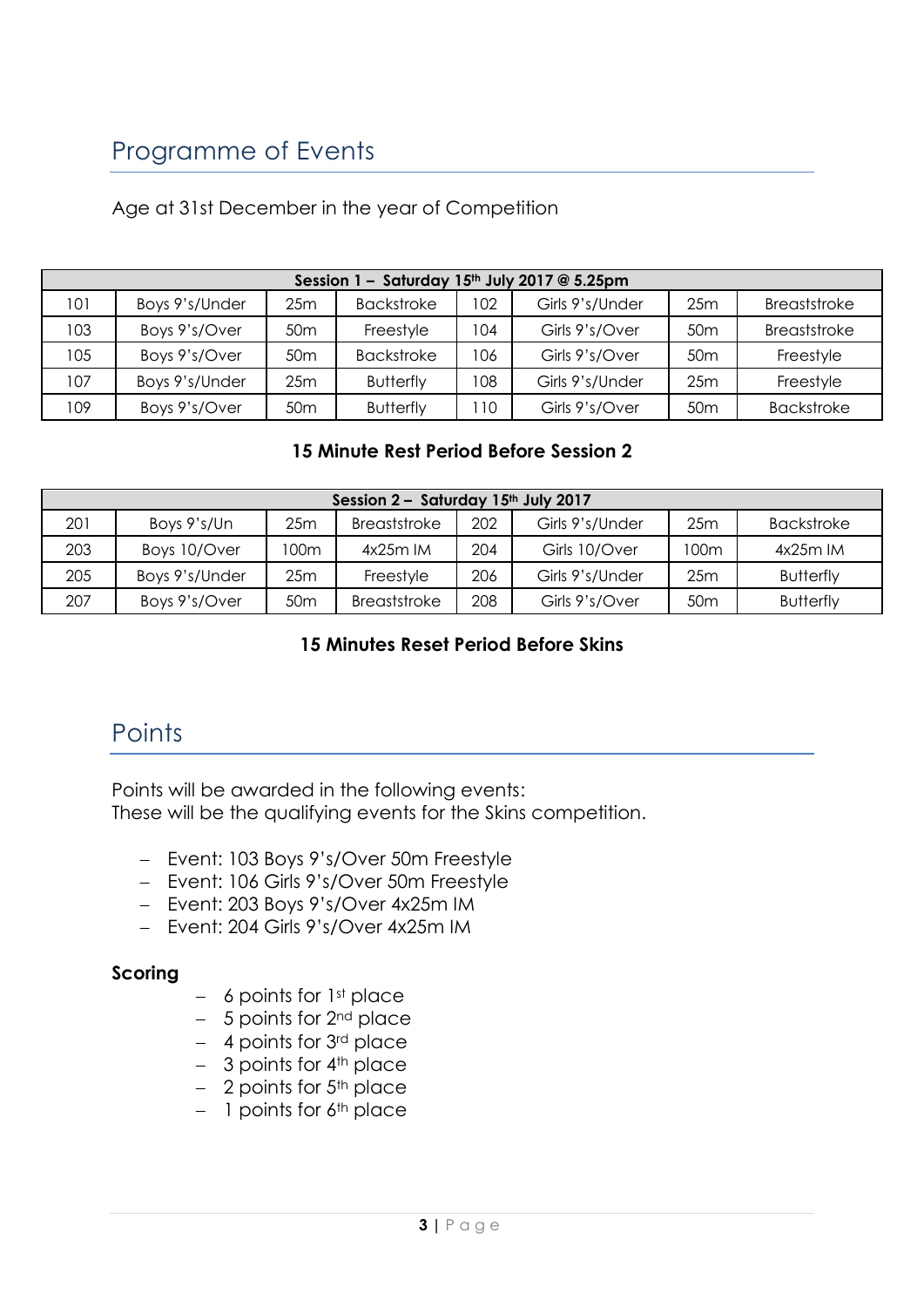



**(under A.S.A. laws and A.S.A. technical rules)**

**Name: D.O.B:** 

v-1.2

**A.S.A. No: Telephone No:**

**Email: Male** Female **Male** Female

**Club:**

**Age as 31-12-17:**  $7/Un \Box 8 \Box 9 \Box 10 \Box 11 \Box 12 \Box 13 \Box 14 \Box 15 \Box 16 + \Box$ **Group:** Skill Dev  $\Box$  Junior B  $\Box$  Junior A  $\Box$  Competitive  $\Box$  Performance  $\Box$  Other  $\Box$ 

**Entry Fee:** £3 per event with a maximum cost of £12

**IMPORTANT:** A 9 year old can only enter a 25m event if they are in the Skill Development Group or lower. A 9 year old can only enter a 50m event if they are in the Junior Group or higher.

Please enter a valid time and do not tick the time box. Swimmers without a time please enter speak to your coach to obtain a time.

|       | Session 1 - Saturday 15th July 2017 @ 5.25pm |      |                                     |       |                  |             |                             |  |  |  |
|-------|----------------------------------------------|------|-------------------------------------|-------|------------------|-------------|-----------------------------|--|--|--|
| Event | <b>Age Group</b>                             | Time | <b>Distance &amp; Stroke</b>        | Event | <b>Age Group</b> | <b>Time</b> | Distance &<br><b>Stroke</b> |  |  |  |
| 101   | Boys 9's/Under                               |      | 25m Backstroke                      | 102   | Girls 9's/Under  |             | 25m Breaststroke            |  |  |  |
| 103   | Boys 9's/Over                                |      | 50m Freestyle                       | 104   | Girls 9's/Over   |             | 50m Breaststroke            |  |  |  |
| 105   | Boys 9's/Over                                |      | 50m Backstroke                      | 106   | Girls 9's/Over   |             | 50m Freestyle               |  |  |  |
| 107   | Boys 9's/Under                               |      | 25m Butterfly                       | 108   | Girls 9's/Under  |             | 25m Freestyle               |  |  |  |
| 109   | Boys 9's/Over                                |      | 50m Butterfly                       | 110   | Girls 9's/Over   |             | 50m Backstroke              |  |  |  |
|       |                                              |      | Session 2 - Saturday 15th July 2017 |       |                  |             |                             |  |  |  |
| Event | <b>Age Group</b>                             | Time | <b>Distance &amp; Stroke</b>        | Event | <b>Age Group</b> | <b>Time</b> | Distance &<br><b>Stroke</b> |  |  |  |
| 201   | Boys 9's/Un                                  |      | 25m Breaststroke                    | 202   | Girls 9's/Under  |             | 25m Backstroke              |  |  |  |
| 203   | Boys 10/Over                                 |      | $4x25m$ IM                          | 204   | Girls 10/Over    |             | $4x25m$ IM                  |  |  |  |
| 205   | Boys 9's/Under                               |      | 25m Freestyle                       | 206   | Girls 9's/Under  |             | 25m Butterfly               |  |  |  |
| 207   | Boys 9's/Over                                |      | 50 <sub>m</sub> Breaststroke        | 208   | Girls 9's/Over   |             | 50m Butterfly               |  |  |  |

All results declared on a HDW (heat declared winner basis).

Closing date for entries to your club representative (Amanda Taylor-Seal) by: 9th July 2017 (No Late Entries Will Be Accepted). By entering your HHSC annual membership must be paid up.

Age Group Categories: Medals will be awarded for the top 3 swimmers in the age categories as below, per event.

- **25m:** 6yrs, 7yrs, 8yrs, 9yrs/Ov
- **50m:** 9yrs, 10yrs, 11yrs, 12yrs 13yrs, 14yrs, 15yrs, 16yrs, 17/Ov
- **100m:** 10yrs, 11yrs, 12yrs 13yrs, 14yrs, 15yrs, 16yrs, 17/Ov

Please complete: Total Events: Cost:£ (Max £12) Signed: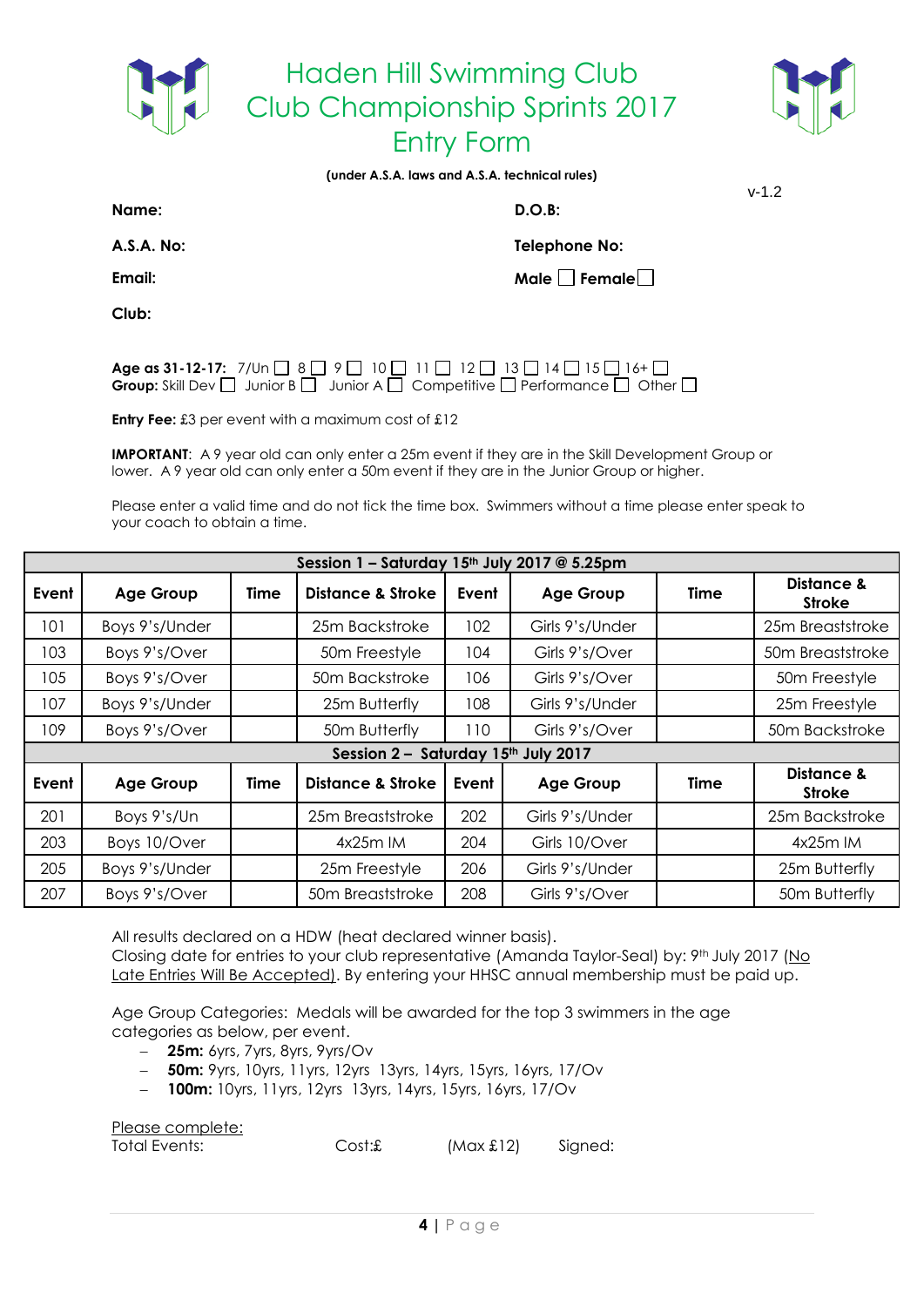## Worcester County Swimming Association Qualifying Times 2018



#### **WORCESTER COUNTY SWIMMING ASSOCIATION**

#### Qualifying Times - County Championships 2018

| <b>Boys Events</b>     | 10/11   | 12       | 13       | 14       | 15       | 16/0     | $25 +$ |
|------------------------|---------|----------|----------|----------|----------|----------|--------|
| 50m Freestyle          | 37.30   | 33.70    | 31.80    | 30.20    | 29.70    | 29.10    | NoQT   |
| 100m Freestyle         | 1:27.70 | 1:18.20  | 1:13.80  | 1:09.00  | 1:05.70  | 1:03.50  |        |
| 200m Freestyle         | 3:10.00 | 2:57.10  | 2:43.00  | 2:30.90  | 2:21.00  | 2:17.60  |        |
| 400m Freestyle         | 6:17.80 | 5:52.70  | 5:33.90  | 5:16.30  | 4:58.30  | 4:48.50  |        |
| 800m Freestyle         |         |          |          |          |          |          |        |
| 1500m Freestyle        |         | 22:05.00 | 21:45.00 | 20:00.00 | 19:25.00 | 19:25.00 |        |
| 50m Breaststroke       | 49.00   | 45.90    | 43.60    | 40.40    | 37.50    | 36.80    | NoQT   |
| 100m Breaststroke      | 1:49.60 | 1:40.60  | 1:34.60  | 1:27.70  | 1:23.40  | 1:18.80  |        |
| 200m Breaststroke      | 4:01.50 | 3:40.50  | 3:25.10  | 3:10.80  | 2:57.30  | 2:47.60  |        |
| 50m Butterfly          | 41.80   | 39.60    | 37.50    | 34.60    | 33.40    | 31.70    | NoQT   |
| 100m Butterfly         | 1:38.50 | 1:28.20  | 1:21.70  | 1:17.20  | 1:11.80  | 1:09.00  |        |
| 200m Butterfly         | 3:47.70 | 3:16.90  | 2:58.10  | 2:47.00  | 2:39.50  | 2:32.40  |        |
| 50m Backstroke         | 43.50   | 41.20    | 39.00    | 36.40    | 34.80    | 33.00    | NoQT   |
| 100m Backstroke        | 1:35.40 | 1:28.40  | 1:23.20  | 1:18.00  | 1:13.60  | 1:09.90  |        |
| 200m Backstroke        | 3:31.30 | 3:15.90  | 3:00.50  | 2:46.60  | 2:32.60  | 2:31.10  |        |
| 100m Individual Medley | 1:40.20 | 1:28.00  | 1:23.20  | 1:18.10  | 1:12.90  | 1:10.40  |        |
| 200m Individual Medley | 3:26.80 | 3:12.90  | 3:00.30  | 2:51.40  | 2:41.70  | 2:34.90  |        |
| 400m Individual Medley |         | 6:43.50  | 6:19.20  | 6:03.60  | 5:34.70  | 5:14.90  |        |
|                        |         |          |          |          |          |          |        |
| <b>Girls Events</b>    | 10/11   | 12       | 13       | 14       | 15       | 16/0     | $25+$  |
| 50m Freestyle          | 37.70   | 35.00    | 33.40    | 32.00    | 31.70    | 31.70    | NoQT   |
| 100m Freestyle         | 1:24.30 | 1:18.70  | 1:14.10  | 1:11.50  | 1:09.50  | 1:08.30  |        |
| 200m Freestyle         | 3:10.50 | 2:52.40  | 2:41.20  | 2:34.30  | 2:30.50  | 2:27.80  |        |
| 400m Freestyle         | 6:21.50 | 5:48.90  | 5:32.00  | 5:14.70  | 5:12.50  | 5:05.60  |        |
| 800m Freestyle         |         | 12:05.00 | 11:30.00 | 10:45.00 | 10:40.00 | 10:40.00 |        |
| 1500m Freestyle        |         |          |          |          |          |          |        |
| 50m Breaststroke       | 50.00   | 46.70    | 44.00    | 42.10    | 40.70    | 39.80    | NoQT   |
| 100m Breaststroke      | 1:49.60 | 1:41.10  | 1:35.00  | 1:29.80  | 1:27.10  | 1:25.50  |        |
| 200m Breaststroke      | 3:59.90 | 3:38.20  | 3:23.90  | 3:12.00  | 3:07.90  | 3:04.20  |        |
| 50m Butterfly          | 43.00   | 40.10    | 37.90    | 36.10    | 35.20    | 34.10    | NoQT   |
| 100m Butterfly         | 1:37.20 | 1:28.80  | 1:23.10  | 1:19.70  | 1:16.80  | 1:15.50  |        |
| 200m Butterfly         | 3:37.90 | 3:17.20  | 3:02.40  | 2:52.30  | 2:46.30  | 2:40.00  |        |
| 50m Backstroke         | 43.80   | 41.40    | 39.20    | 37.70    | 36:50    | 35.90    | NoQT   |
| 100m Backstroke        | 1:37.60 | 1:28.80  | 1:23.50  | 1:19.80  | 1:17.10  | 1:15.80  |        |
| 200m Backstroke        | 3:26.10 | 3:06.10  | 2:57.70  | 2:49.40  | 2:44.30  | 2:41.60  |        |
| 100m Individual Medley | 1:38.00 | 1:28.10  | 1:25.30  | 1:21.50  | 1:19.20  | 1:15.40  |        |
| 200m Individual Medley | 3:29.60 | 3:13.80  | 3:01.10  | 2:55.20  | 2:49.40  | 2:46.40  |        |

The Promoter reserves the right to further restrict entries for good Gala Management

Age as at 31stDecember 2018<br>Times must have been achieved between 1st April 2017 & 10 th December 2017 .All<br>times must have been achieved in a Licensed Meet from any Open Competition ,Club<br>Competition and are on The ASA Ra

Closing Date - For Championship entries is 15th December 2017 All entries must be submitted through your Club's Swimming Representative.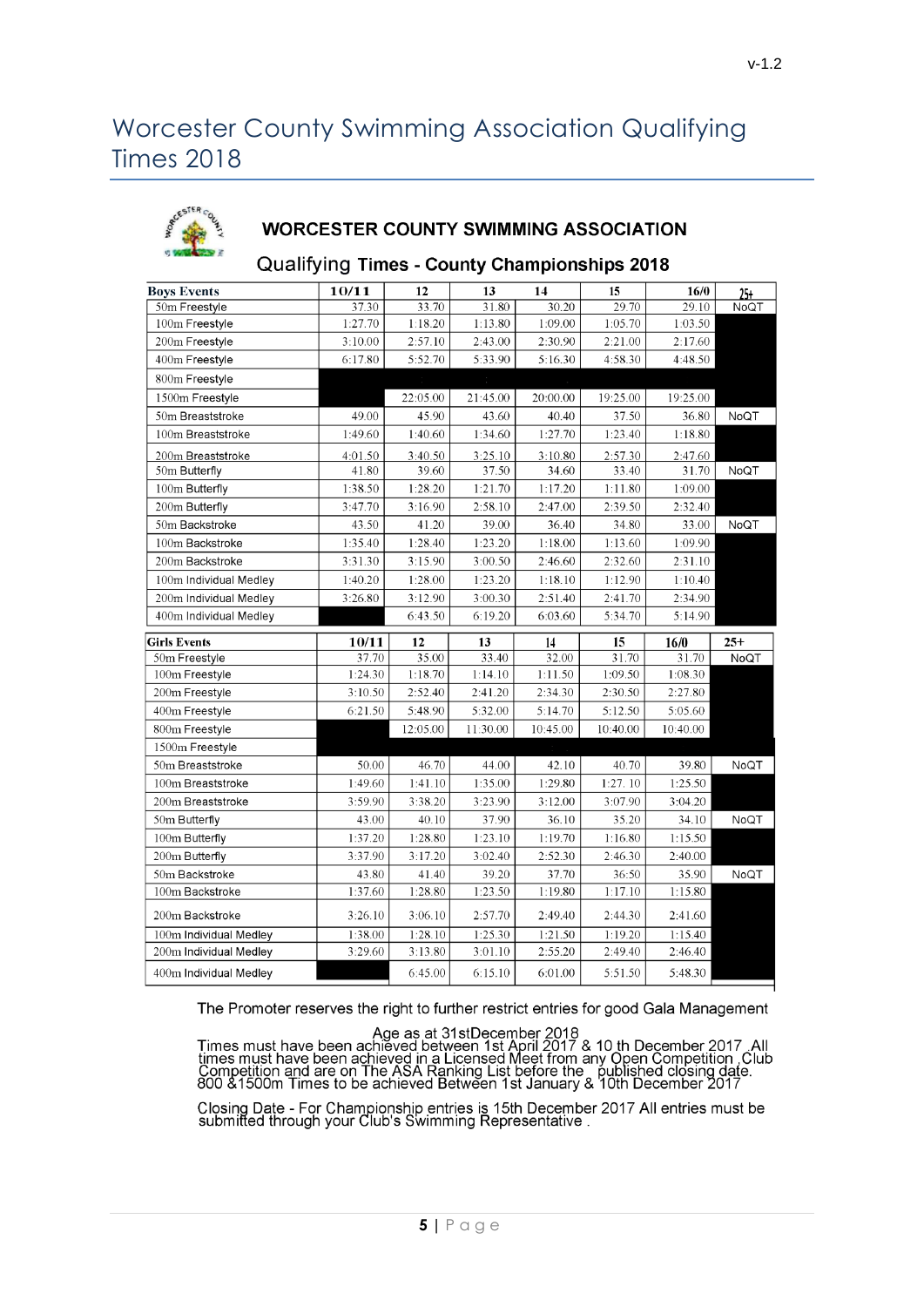## Skins Event: What is a Skins event?

In simple terms, a Skins event is a knockout competition! There will be 5 swimmers who qualify from the Sprints events to go through in each gender. Swimmers will qualify from combined points in the 50m Freestyle and the 100m IM events and be given a chance to claim the £25 Amazon voucher for the winner. Tactics will play a key part in winning the event.

#### INTRODUCTION FROM THE ASA

- 1.1. In recent years the concept of 'Skins' events has been introduced into swimming competitions held in England under ASA Swimming Rules. This has led to some misunderstanding as, depending upon the format some 'Skins' events by their nature contravene ASA Swimming Rules.
- 1.2. Whilst there are many variations a 'Skins' event is generally a continuous competition whereby competitors race against themselves over a number of rounds, each starting after a fixed time from the start of the previous round. A swimmer, (generally the slowest in a race) or swimmers being eliminated in each round, until an eventual winner is found. The number of available lanes in the pool normally governs the number of competitors.
- 1.3. A popular format being, for example, the contest involving races starting at 3 minute intervals, a warning signal (whistle) given at 2 minute 50 seconds and the start signal being given at 3 minutes – no voice commands given. This clearly contravenes the ASA Swimming Rules regarding the Start of a race.
- 1.4. Often separate competitions for female and male competitors are held concurrently resulting in a race starting in the pool every 1 minute 30 seconds in the case of 3 minute starts for both male and female competition.
- 1.5. The 'Skins' concept provides for exciting competition and is growing in its use throughout the Country. Due to the format, in most cases as described, the competitions sit outside ASA Swimming Rules, it is necessary therefore to provide guidance to event Promoters in order to ensure clarity and fairness to all concerned in running such competitions.
- 1.6. Such guidance will not inhibit the imagination of those hosting the 'Skins' event. It will provide a structure whereby the rules of an individual competition will be clear to all persons involved either as a competitor or official.
- 1.7. The guidance that follows is in the format of conditions which have to be considered, together with areas for consideration and potential options. The overriding requirement is that all matters relating to the running of a competition are clear and known to all parties before entries are considered. It is imperative that the Promoter Conditions are clear and concise. The alternative is that Promoters will find themselves exposed to grounds for a Protest which could have been avoided if sufficient consideration had been given to the prevailing conditions prior to advertising the competition.
- 1.8. It is accepted that conditions are unlikely to cover all eventualities, however if the following guidance is considered the potential for misunderstanding will be reduced.
- 1.9. A set of sample Promoters Conditions have been included with this paper as an indication as to the range of areas which need to be considered and covered in order to ensure that all parties are aware of the nature of the competition.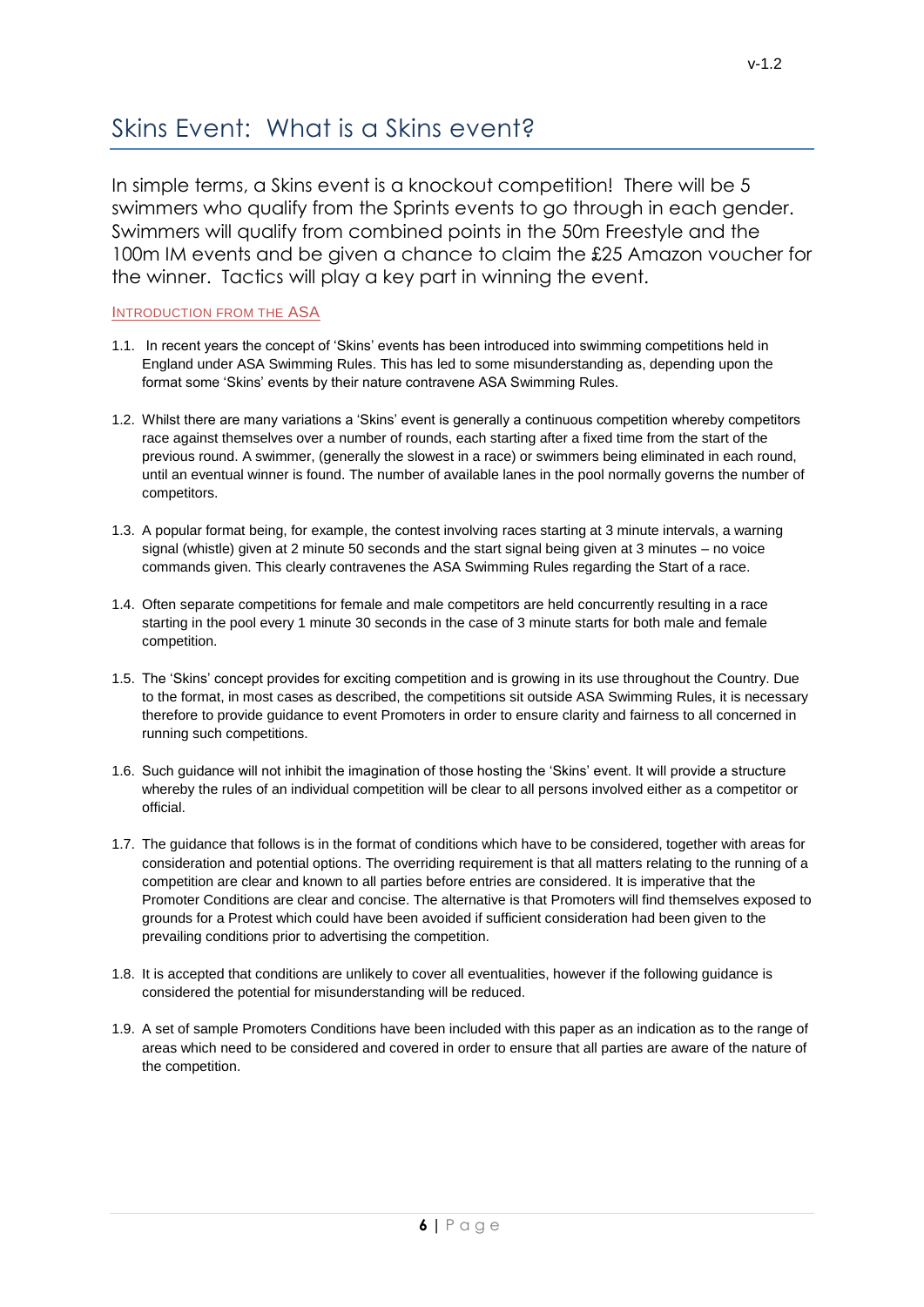## Haden Hill Terms & Conditions for Skins

- 1. This 'Skins Event' will be a continuous competition commencing with 5 competitors and over a continuous series of races over a distance of 50m. One or more competitors to be eliminated in each round until a winner is determined. Races in each competition will take place following an interval of 3 minutes from the start of the previous race a warning signal being given 10 seconds prior to the start of each round.
- 2. The Event shall take place at Haden Hill Leisure Centre, on the 1<sup>st</sup> July.
- 3. Skins competitions will be held for:
	- a. Boys 9 years and over
	- b. Girls 9 years and over

Events (a) and (b) will swim concurrently with a separation of 90 seconds between boys and girls races. Boy's competition starts first.

- 4. The event is open to all swimmer who have not achieved a Swim England West Midlands qualifying time.
- 5. First place prize for each event will be: £25 Amazon voucher and the runner up will receive a £10 Amazon voucher.
- 6. The competitors for each event shall be the five swimmers with the highest number of accumulated gala points determined by the published results from the qualifying events. The qualifying events shall be; 50m Freestyle and 100m IM during the 'Haden Hill Swimming Club Sprint Meet 2017'. Should a qualifying swimmer not wish to compete then the next highest points scorer will be invited to compete.
- 7. Lanes will be allocated on the basis of 'spearheading' in accordance with FINA swimming rule SW312. The highest point scoring swimmer occupying the centre lane. Swimmers are required to swim in their allocated lane whilst they remain in the competition until the final race. The remaining two swimmers will occupy the centre lanes. The highest point qualifying swimmer occupying Lane 3 and the second swimmer in Lane 2.
- 8. The stroke for each individual race will by random draw from a choice of Freestyle, Breaststroke, Butterfly and Backstroke. The draw for the stroke to be contested in the first round to be undertaken by the swimmer with the highest qualifying score in the Event. Draws for subsequent rounds will be by the swimmer eliminated from the previous round. If more than one swimmer is eliminated in a round, the draw will be by the first swimmer eliminated, or by decision of the Referee if eliminated at the same time.
- 9. The first race in each Event will commence in accordance with ASA Swimming Rules governing the Start of the selected stroke. Each race shall be over a distance of 50m.
- 10. Subsequent rounds will start at the starting end of the pool, following an interval of 3 minutes from the previous Start. A warning whistle will be blown 10 seconds prior to the Starting signal being sounded. No verbal commands will be given. Competitors' feet, or hands in the case of Backstroke must be in contact with the Starting Platform or Grips when the Start Signal is given. For Backstroke rounds competitors will start in the water with both hands holding the starting grips. For forward starts swimmers are required to have at least one foot at the front of the Starting Platform.
- 11. In all races swimmers are required to comply with the FINA Swimming Rules regarding Stroke and Finish conditions. Failure to do so will lead to elimination by disqualification.
- 12. The slowest competitor in each round shall be eliminated unless a competitor has been eliminated by disqualification, in which case the slowest competitor remains in the competition.
- 13. Apart from the first round, times achieved by swimmers are not to be used for any other purpose. Determination of the slowest swimmer will be by the Referee utilising either Automatic Officiating Equipment (AOE) or manual Finish Judges, in accordance with FINA Swimming Rules governing placing. Should AOE be used the Referee shall determine whether it operated correctly.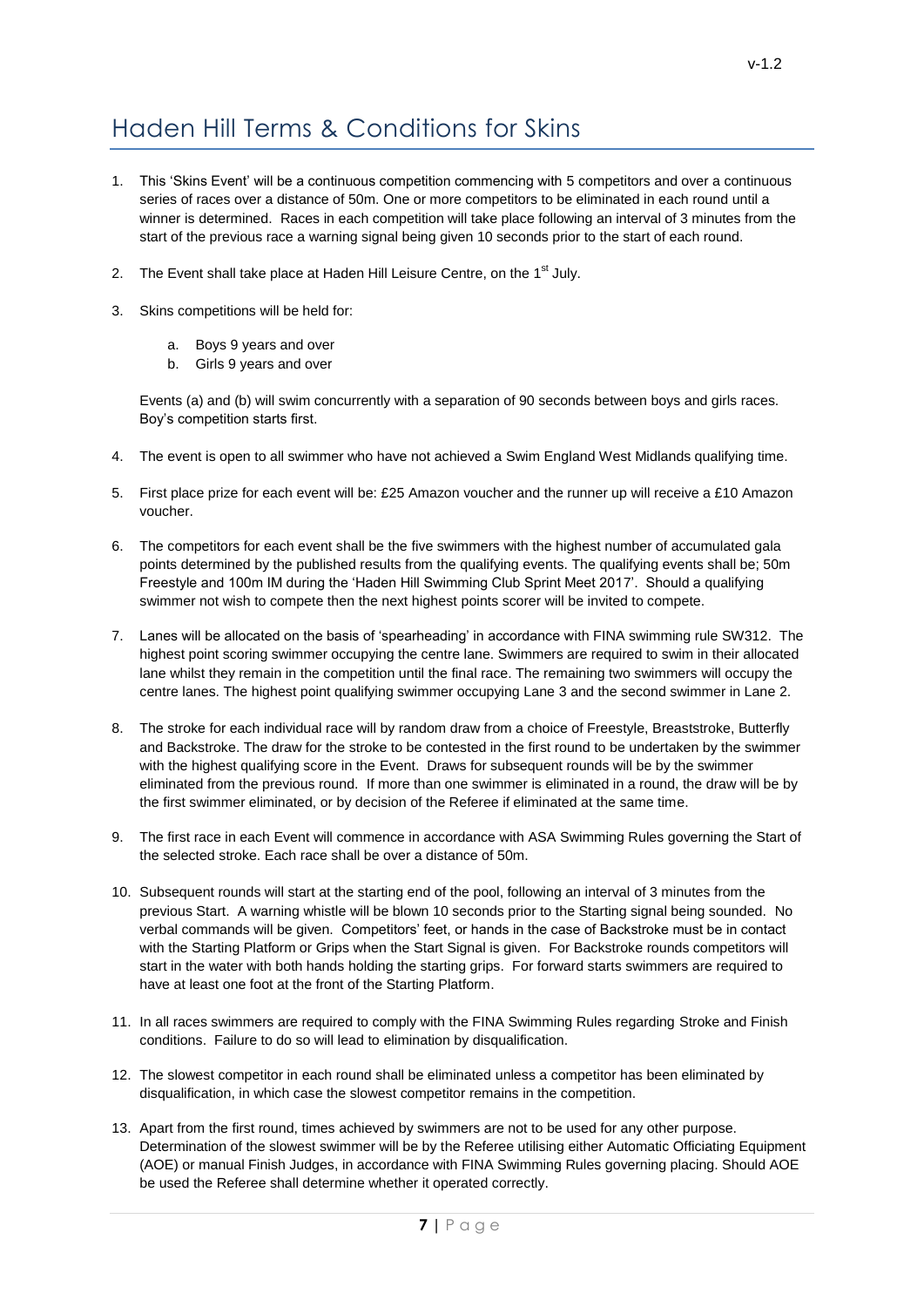- 14. In the case of more than one swimmer being disqualified, or a dead heat for the slowest swimmer all affected swimmers are eliminated and the accumulated prize money for the positions divided equally between the relevant swimmers.
- 15. Should for any reason the competition have to be halted before its conclusion it shall restart with a re-swim of the round halted or subsequent round if halted following the correct completion of a round. The Start of the recommencement of the competition will be in accordance with the FINA Swimming Rules of the relevant stroke.
- 16. In the case of a dead heat in the final race, it will be re-swum as an additional round in accordance with the Event conditions. Determination of the result following a subsequent dead heat maybe determined by any means agreed by the affected swimmers.